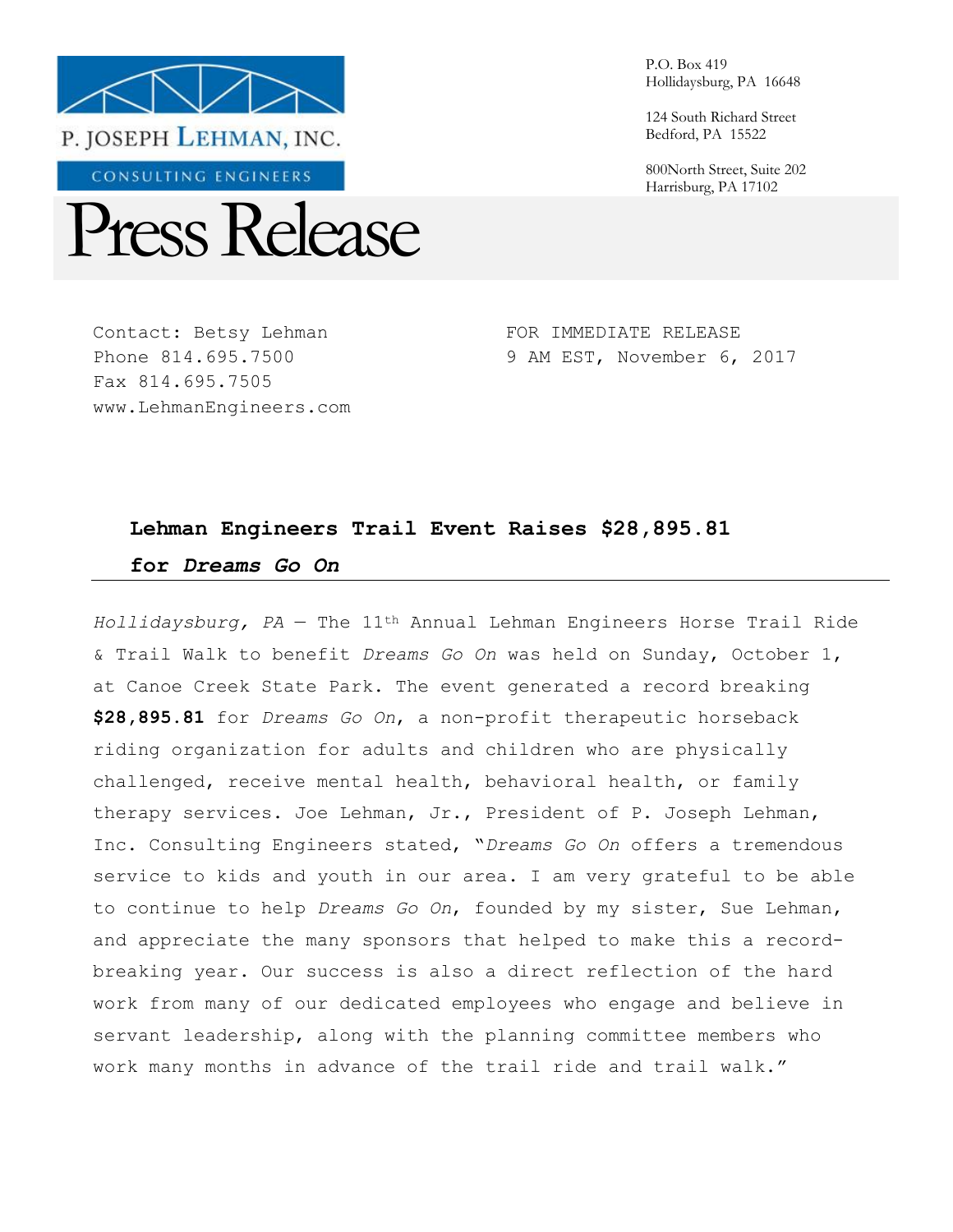Riders and walkers at the event had the opportunity to meet Mya Polito, the 2017 *Dreams Go On* Ambassador. Mya is a 16-year-old who truly enjoys her horseback riding sessions. The *Dreams Go On* Celebrity Emcee, Joe Murgo, Chief Meteorologist at WTAJ-TV10; along with Joel Black, Lehman Engineers Marketing Assistant; and Debbie Kelly, Program Manager for *Dreams Go On*, hosted the early morning activities by welcoming all participants. *Dreams Go On* volunteers, *Dreams Go On* riders, and their families, cheered on the riders and walkers on the beautiful fall morning, and all enjoyed watching Mya Polito greet one of her favorite horses to start the event. Murgo thanked the participants, volunteers, and *Dreams Go On* riders and their families for supporting the event before giving a warm send off to the beautiful horses as they headed toward the bridle loop trail and later to the trail walkers as they embarked together on the handicap-accessible Lake View loop and Limestone Trail at Canoe Creek State Park. Riders enjoyed a 2.5 hour trail ride led by *Dreams Go On* Therapeutic Riding Instructor, Karen Strayer. All trail riders and walkers received a free event t-shirt.

Event participants enjoyed a delicious BBQ chicken lunch provided by Imler's Poultry. Other in-kind food donations and talent to support the event came from the generosity of the following sponsors: Hoss's Steak and Sea House, Sheetz, Blair County Beverage, Roaring Spring Water, Troutfitters, The Press Box, and Prime Design Solutions. Mrs. Ruth Keller baked homemade cookies for all participants to enjoy. The Sheetz Brothers Coffee Truck was on sight providing free coffee and smoothies. The Sheetz Coffee Truck staff also collected donations for *Dreams Go On* at the mobile beverage station.

The event also featured a silent auction with items donated by volunteers, sponsors and area businesses. Children participated in many arts and crafts and face painting. The children's activity area, event set up, registration, trail guidance, and many other aspects of the event was staffed by *Dreams Go On* volunteers and student volunteers from Saint Francis University sorority Phi Lambda Psi and Penn State Altoona Sheetz Fellows.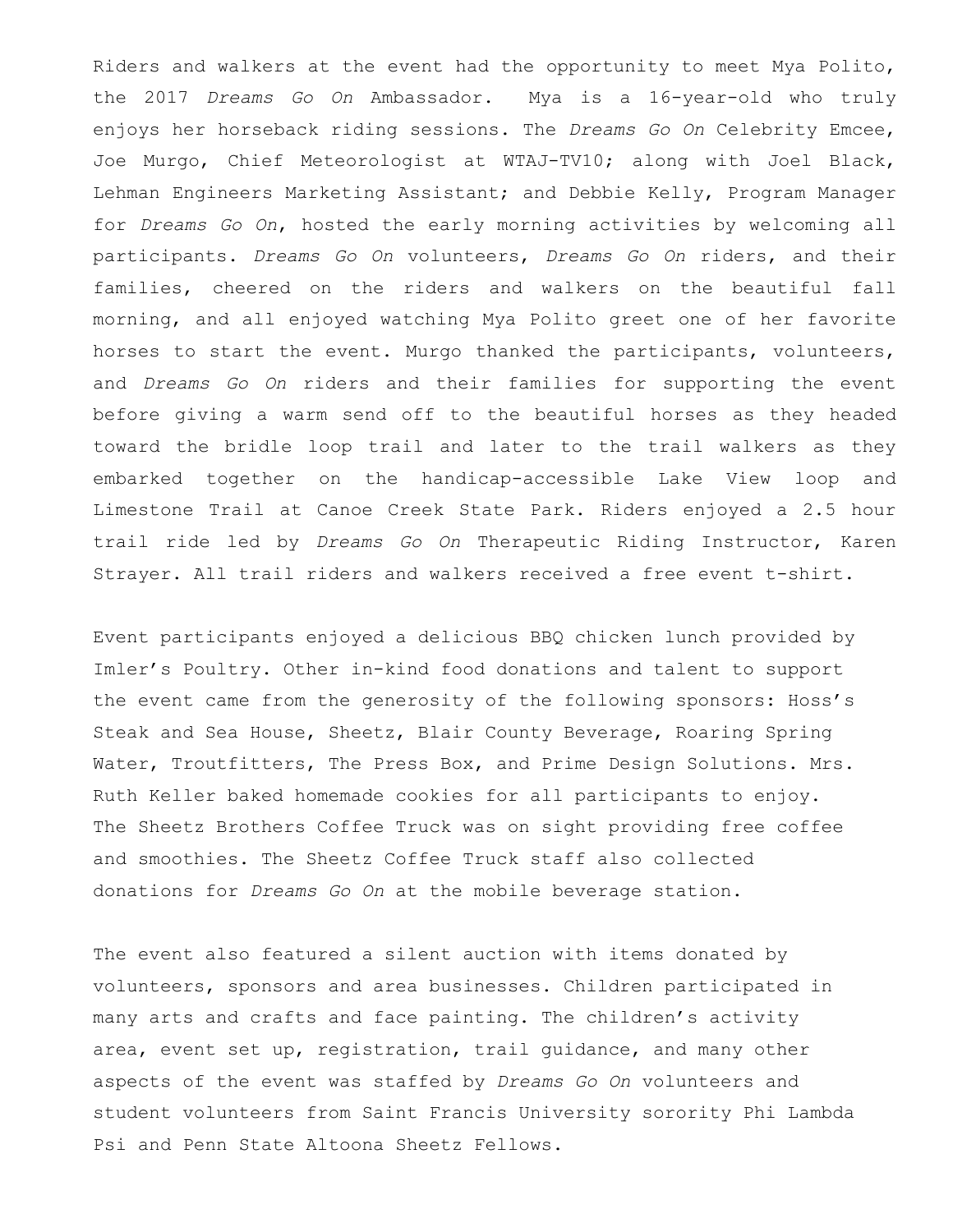Registered trail riders and walkers were asked to hold fundraisers and collect donations and pledges for the event. The top fundraising award went to Frank Musselman, a multi-year champion, with an \$890 donation. Second, third, and fourth places were awarded to Pam Wilt, Aaron Rose, and Daniel Weitzel, with \$360, \$215, and \$210. The top fundraising team award was given to Team Lehman Engineers for their \$690.97 contribution. The team included 14 employees. Event photos can be viewed at:

#### <https://www.icloud.com/sharedalbum/#B0NJOJ6XHJ0DCiG>.

Deb Kelly, Program Manager for *Dreams Go On* stated, "We, at Dreams Go On, are blessed to have Betsy Lehman, Vallery Johnson, and the crew at Lehman Engineers as part of our Team! Their creative talents make the Trail Ride & Walk new and different each year. This fundraising event grows each year, and I can't wait to see what's in store for next year." Joe Basil, Park Manager at Canoe Creek State Park, reflected on the event, "*Dreams Go On* is a great organization with a great cause, and we are proud to host their annual fundraising event every year. The staff and volunteers are so well organized, and we look forward to next year's event."

The 2017 Lehman Engineers Horse Trail Ride & Trail Walk Committee included: Val Johnson, Betsy Lehman, Sherrie Ayers, Joel Black, Ethan Weyant, Allan Derr, Annette Lehman, Laura Koss, Brenda Fix, Deb Kelly, and Terry Wasovich. They appreciated the support from the management team and staff at Canoe Creek State Park, many volunteers, and title sponsor, P. Joseph Lehman, Inc., Consulting Engineers. The 2017 sponsors included: **Title Sponsor:** P. Joseph Lehman, Inc., Consulting Engineers, **Barn Sponsors:** Kodiak Field Services; Holliday Real Estate, LLC; and Imler's Poultry, **Horseshoe Sponsor:** Smith Transport, Inc., **Stirrup Sponsors:** HealthSouth; Harcon Corporation; Reliance Bank; Young, Oakes, Brown & Company, P.C.; Urban & Blattenberger, PC; M&T Bank; The Markosky Engineering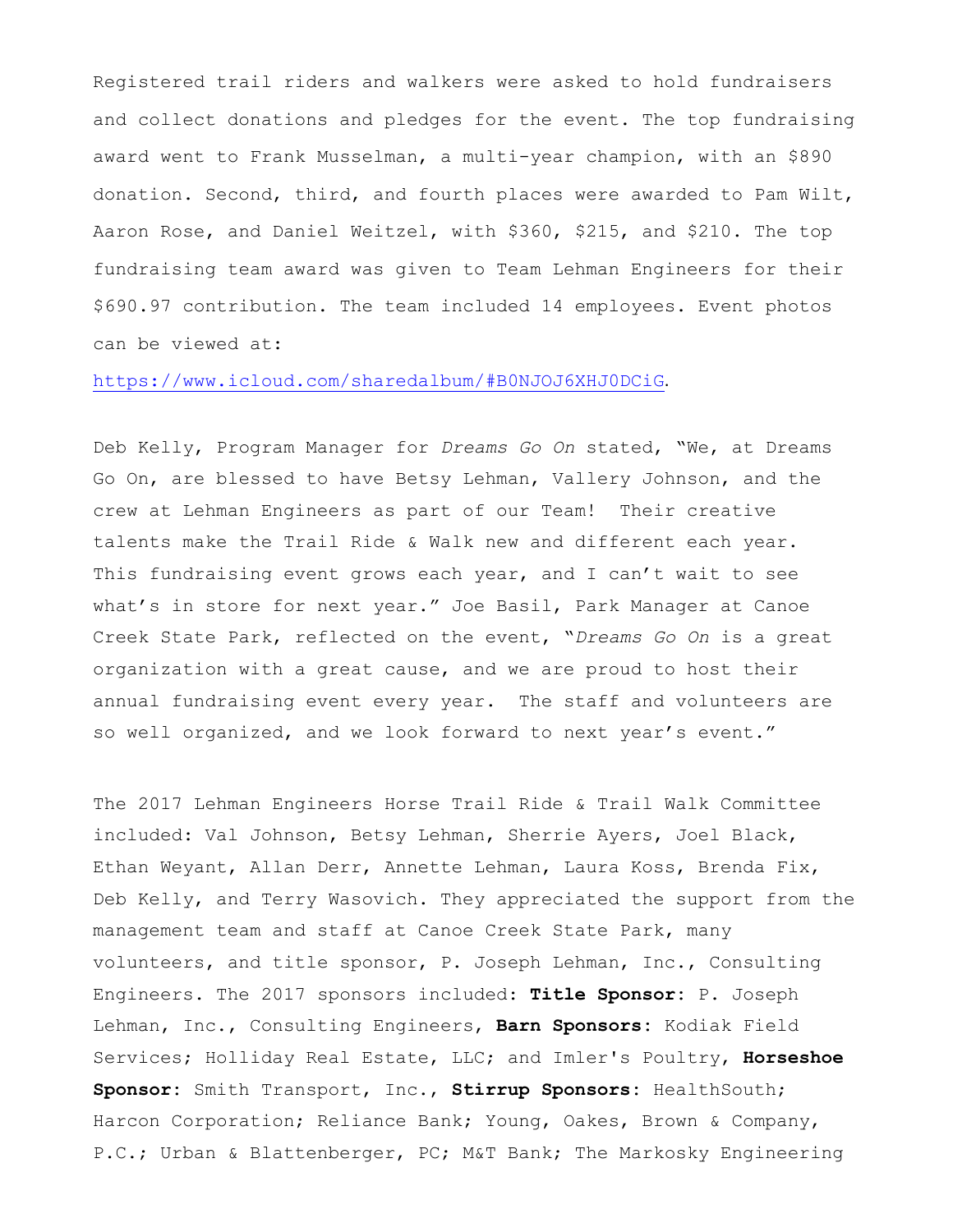Group, Inc.; Sheetz, Inc.; and Hoss's Steak and Sea House, **Mane Sponsors:** Arrow Land Solutions, LLC; Saint Francis University; French Engineering, LLC; Caughey Family; Bill Shuster for Congress; Ameriserv Bank; DeGol Carpet; The RADD Development Co.; Kiwanis Club of Altoona; 1st Summit Bank; Seltzer Financial Strategies; Ward Transport & Logistics Corp; Link Computer Corporation; The Allegheny Club of Hollidaysburg; Homewood at Martinsburg; S&T Bank; Gwin, Dobson & Foreman, Inc.; Acorn Markets, Inc.; Professionals Auto Body; Roaring Spring Water; Best Way Pizza Duncansville & Hollidaysburg; Carol Myers, Confidential Insurance Consulting Inc.; The Hite Company; Stuckey Ford and Subaru; Comfort Inn Altoona/Comfort Suites Altoona; Altoona First Savings Bank; and Senator John H Eichelberger, Jr. **Other Sponsors Included**: Cesare Battisti Mutual Benefit Assn; Grove Miller Engineering; St. Michael Parish-Hollidaysburg; American Geotechnical & Environmental Services, Inc.; Leonard S. Fiore, Inc.; AIU8; NPC, Inc.; Buccinese Society; DelGrosso's Family of Companies; Burgmeier's Hauling, Inc.; A & A Insurance; Bill Wertz & Sons, Inc.; Evey Black Attorneys, LLC; Structural Fiberglass, Inc.; CBT Bank; Empower Business Solutions; Cresson American Legion; Baechle & Associates Architects; New Look Uniform Shop, Inc.; Wix Pix Productions; Ritchey's; Dairy Queen, Inc.; E.B. Endres, Inc.; Shear Designs; and Martins Grocery. Many other businesses and individuals supported the event and contributed to the auction.

To Volunteer with *Dreams Go On*, visit [www.DreamsGoOn.com](http://www.dreamsgoon.com/) for more information. The therapeutic horseback rides will begin again in March of 2018. For more information about *Dreams Go On*, please visit DreamsGoOn.com.

### **PRESS PHOTO ATTACHED:**